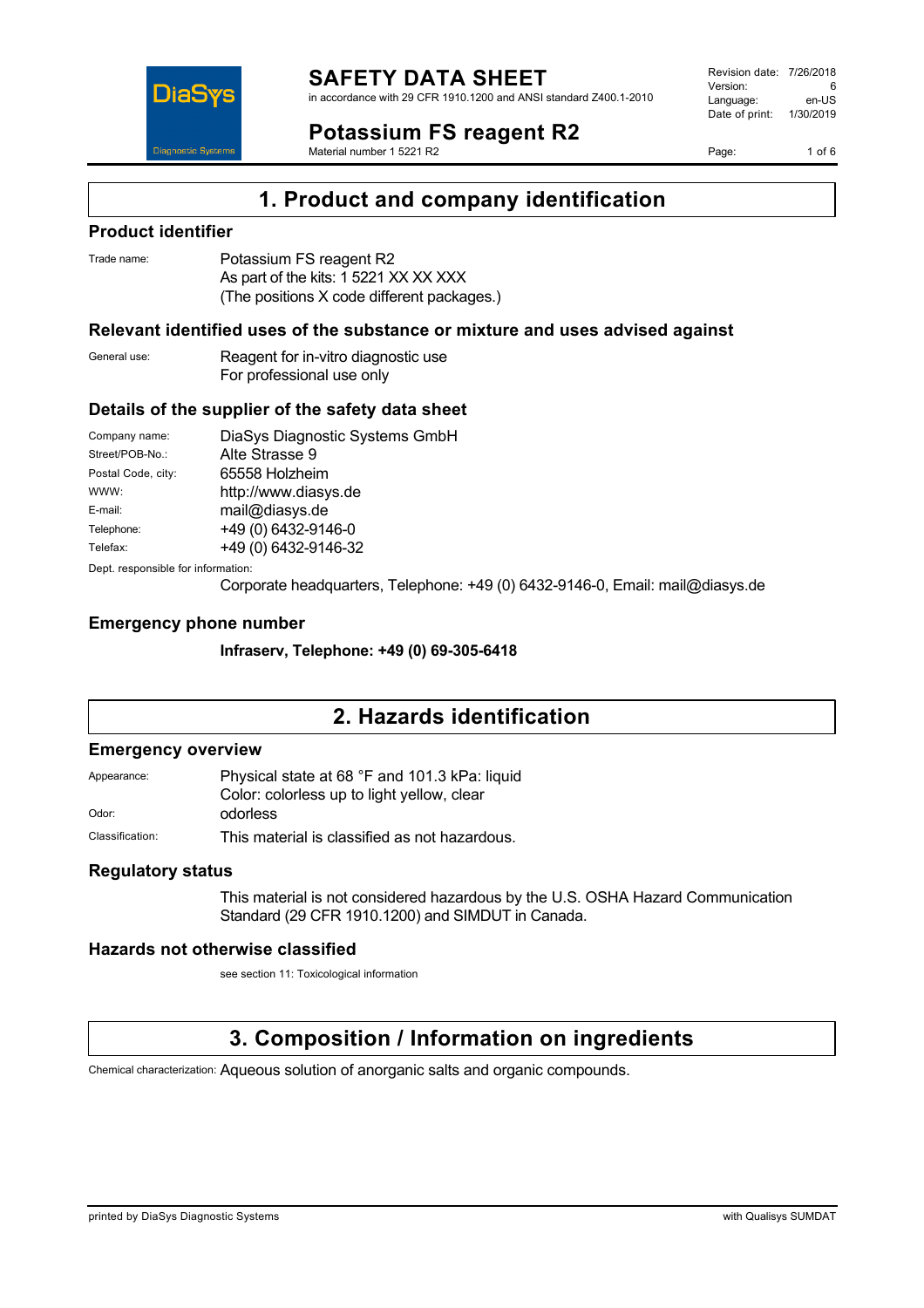

in accordance with 29 CFR 1910.1200 and ANSI standard Z400.1-2010

### **Potassium FS reagent R2**

Material number 1 5221 R2

Revision date: 7/26/2018 Version: 6<br>
Language: en-US Language: Date of print: 1/30/2019

Page: 2 of 6

Relevant ingredients:

Dia9

**Diagnostic Systen** 

| <b>CAS No.</b>           | Designation           | Content | Classification                                                                                                  |
|--------------------------|-----------------------|---------|-----------------------------------------------------------------------------------------------------------------|
| <b>CAS</b><br>10034-96-5 | Manganese<br>sulphate | $0.5\%$ | Specific Target Organ Toxicity (Repeated<br>Exposure) - Category 2.<br>Aquatic toxicity - chronic - Category 2. |

|                         | 4. First aid measures                                                                                                                                                                                                                            |
|-------------------------|--------------------------------------------------------------------------------------------------------------------------------------------------------------------------------------------------------------------------------------------------|
| In case of inhalation:  | Provide fresh air. Seek medical attention.                                                                                                                                                                                                       |
| Following skin contact: | Change contaminated clothing. Remove residues with water. In case of skin reactions,<br>consult a physician.                                                                                                                                     |
| After eye contact:      | Immediately flush eyes with plenty of flowing water for 10 to 15 minutes holding eyelids<br>apart. Remove contact lenses, if present and easy to do. Continue rinsing. In case of<br>troubles or persistent symptoms, consult an opthalmologist. |
| After swallowing:       | Rinse mouth and drink large quantities of water. If you feel unwell, seek medical advice.<br>Never give anything by mouth to an unconscious person.                                                                                              |
|                         | Most important symptoms/effects, acute and delayed                                                                                                                                                                                               |

After eye contact: May cause irritations.

### **Information to physician**

Treat symptomatically.

## **5. Fire fighting measures**

Flash point/flash point range:

not combustible

Auto-ignition temperature: No data available

Suitable extinguishing media:

Product is non-combustible. Extinguishing materials should therefore be selected according to surroundings.

### **Specific hazards arising from the chemical**

Fires in the immediate vicinity may cause the development of dangerous vapors.

Protective equipment and precautions for firefighters:

Wear self-contained breathing apparatus.

Additional information: Do not allow fire water to penetrate into surface or ground water.

| 6. Accidental release measures |                                                                                                                                                                                                                 |  |  |
|--------------------------------|-----------------------------------------------------------------------------------------------------------------------------------------------------------------------------------------------------------------|--|--|
| Personal precautions:          | Avoid contact with skin and eyes. Provide adequate ventilation. Wear appropriate<br>protective equipment.                                                                                                       |  |  |
| Environmental precautions:     |                                                                                                                                                                                                                 |  |  |
|                                | Do not allow to penetrate into soil, waterbodies or drains.                                                                                                                                                     |  |  |
| Methods for clean-up:          | Soak up with absorbent materials such as sand, siliceus earth, acid- or universal binder.<br>Store in special closed containers and dispose of according to ordinance. Wash spill<br>area with plenty of water. |  |  |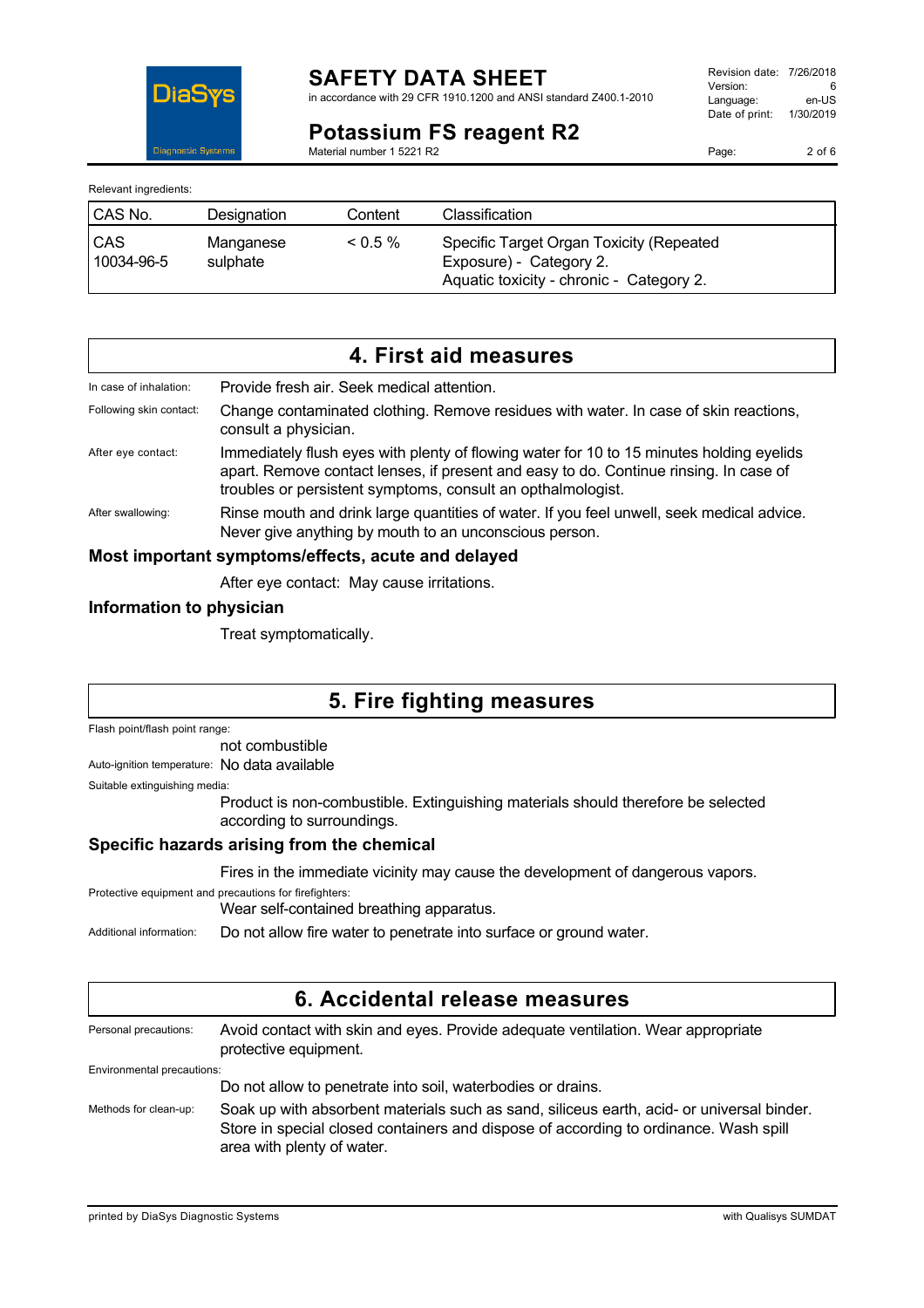

in accordance with 29 CFR 1910.1200 and ANSI standard Z400.1-2010

### **Potassium FS reagent R2**

Material number 1 5221 R2

Revision date: 7/26/2018 Version: 6<br>Language: en-LIS Language: Date of print: 1/30/2019

Page: 3 of 6

## **7. Handling and storage**

### **Handling**

Advices on safe handling: Avoid contact with skin and eyes. Provide adequate ventilation, and local exhaust as needed. Keep all containers, equipment and working place clean. Wear appropriate protective equipment. Wash hands before breaks and after work. When using do not eat, drink or smoke.

### **Storage**

Requirements for storerooms and containers:

Keep containers tightly closed and at a temperature between 35.6 °F and 46.4 °F. Do not freeze. Protect from light. Keep sterile.

Hints on joint storage: Do not store together with: strong acids, alkalis.

### **8. Exposure controls / personal protection**

### **Exposure guidelines**

Occupational exposure limit values:

| CAS No. | Designation                                   | Type :                                                                              | Limit value                                                                                                                                   |
|---------|-----------------------------------------------|-------------------------------------------------------------------------------------|-----------------------------------------------------------------------------------------------------------------------------------------------|
|         | 10034-96-5 Manganese sulphate USA: ACGIH: TWA | USA: ACGIH: TWA<br><b>USA: NIOSH: STEL</b><br>USA: NIOSH: TWA<br>USA: OSHA: Ceiling | $0.02$ mg/m <sup>3</sup> (respirable fraction)<br>$0.1 \text{ mg/m}^3$ (inhalable fraction)<br>$3 \text{ mg/m}^3$<br>1 mg/ $m3$<br>5 mg/ $m3$ |

### **Engineering controls**

Provide good ventilation and/or an exhaust system in the work area. See also information in chapter 7, section storage.

### **Personal protection equipment (PPE)**

| Eye/face protection             | Tightly sealed goggles according to OSHA Standard - 29 CFR: 1910.133 or ANSI<br>Z87.1-2010.                                                                                                                                    |
|---------------------------------|--------------------------------------------------------------------------------------------------------------------------------------------------------------------------------------------------------------------------------|
| Skin protection                 | Wear suitable protective clothing.                                                                                                                                                                                             |
|                                 | Protective gloves according to OSHA Standard - 29 CFR: 1910.138.<br>Glove material: Nitrile rubber - Breakthrough time: >480 min.<br>Observe glove manufacturer's instructions concerning penetrability and breakthrough time. |
| Respiratory protection:         | When vapors form, use respiratory protection. Respiratory protection must be worn<br>whenever the TLV (WEL) levels have been exceeded.                                                                                         |
| General hygiene considerations: |                                                                                                                                                                                                                                |
|                                 | Avoid contact with skin and eyes. Change contaminated clothing. Wash hands before<br>breaks and after work. When using do not eat, drink or smoke.                                                                             |

### **9. Physical and chemical properties**

### **Information on basic physical and chemical properties**

Appearance: Physical state at 68 °F and 101.3 kPa: liquid Color: colorless up to light yellow, clear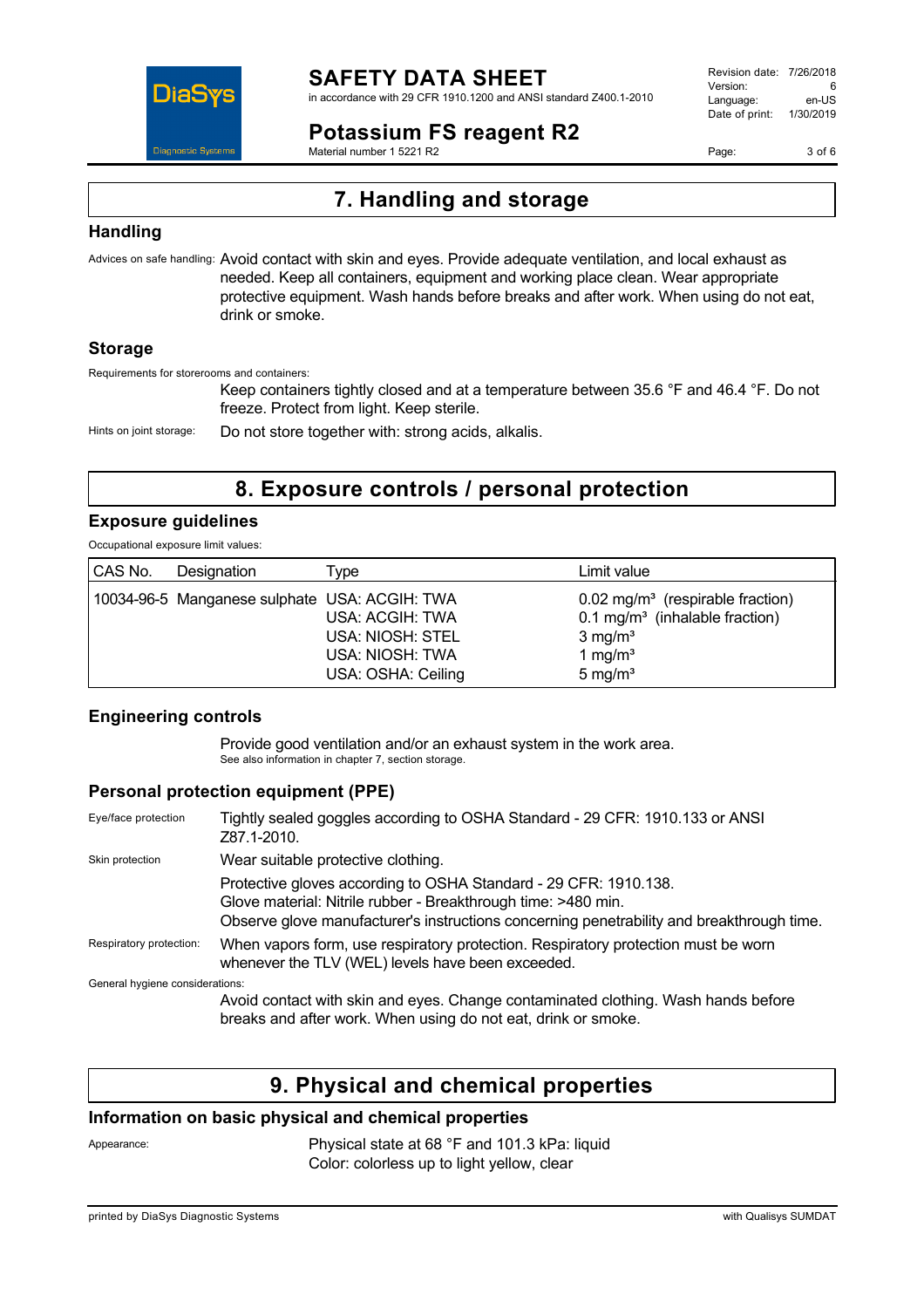

in accordance with 29 CFR 1910.1200 and ANSI standard Z400.1-2010

### **Potassium FS reagent R2**

Material number 1 5221 R2

| Revision date: 7/26/2018 |           |
|--------------------------|-----------|
| Version:                 | 6         |
| Language:                | en-US     |
| Date of print:           | 1/30/2019 |
|                          |           |

Page: 4 of 6

| Odor:                                    | odorless              |
|------------------------------------------|-----------------------|
| Odor threshold:                          | No data available     |
| pH value:                                | at 77 °F: 7.0         |
| Melting point/freezing point:            | No data available     |
| Initial boiling point and boiling range: | No data available     |
| Flash point/flash point range:           | not combustible       |
| Evaporation rate:                        | No data available     |
| Flammability:                            | No data available     |
| Explosion limits:                        | No data available     |
| Vapor pressure:                          | No data available     |
| Vapor density:                           | No data available     |
| Density:                                 | at 68 °F: 1.0136 g/mL |
| Water solubility:                        | completely miscible   |
| Partition coefficient: n-octanol/water:  | No data available     |
| Auto-ignition temperature:               | No data available     |
| Thermal decomposition:                   | No data available     |
| Additional information:                  | No data available     |
|                                          |                       |

# **10. Stability and reactivity**

| Reactivity:                        | No data available                                                                              |
|------------------------------------|------------------------------------------------------------------------------------------------|
| Chemical stability:                | Stable under recommended storage conditions.                                                   |
| Possibility of hazardous reactions | No dangerous reactions are known.                                                              |
| Conditions to avoid:               | Protect against heat /sun rays.                                                                |
| Incompatible materials:            | Strong acids and alkalis                                                                       |
| Hazardous decomposition products:  | No hazardous decomposition products when regulations for storage and handling are<br>observed. |
| Thermal decomposition:             | No data available                                                                              |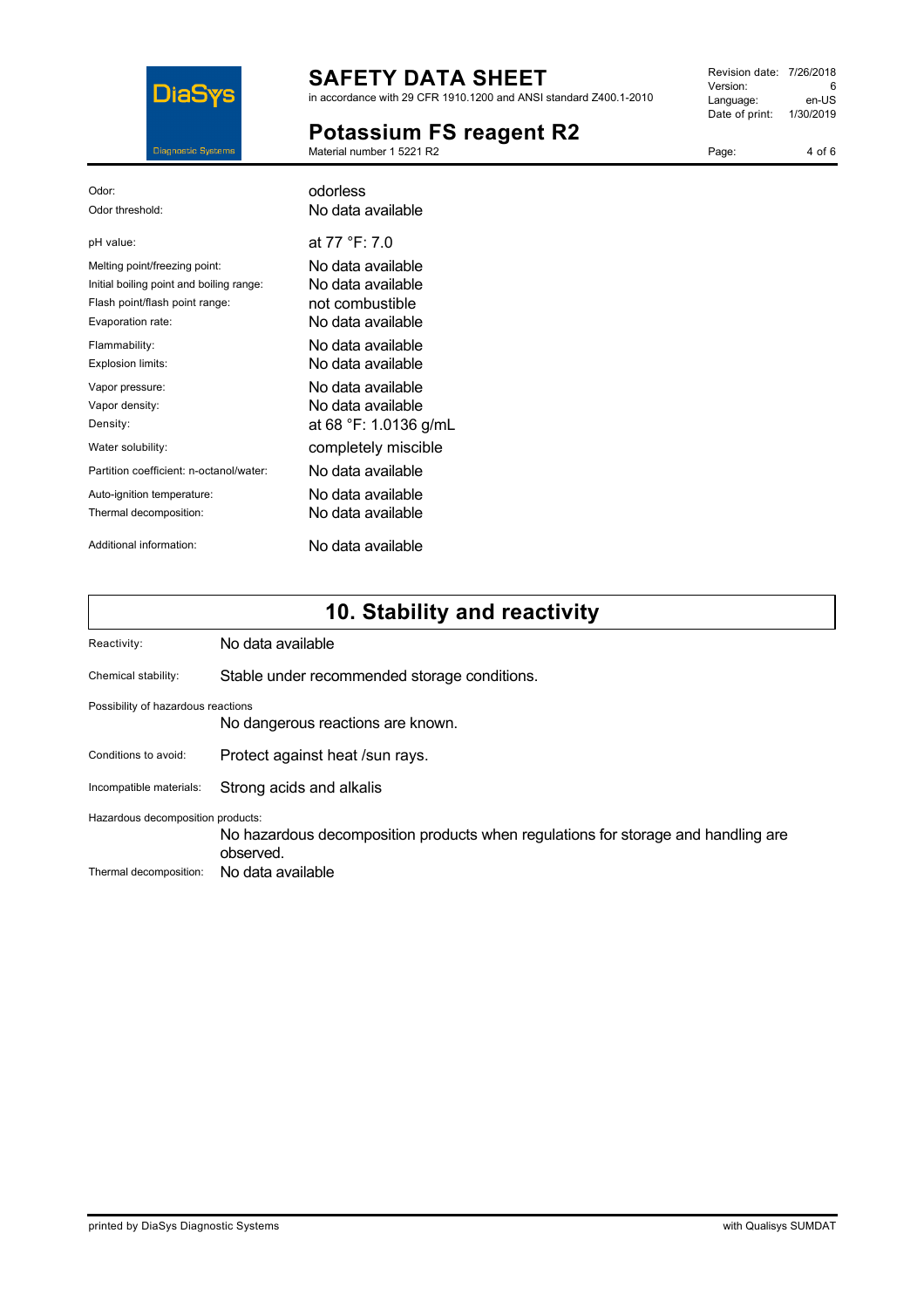

in accordance with 29 CFR 1910.1200 and ANSI standard Z400.1-2010

### **Potassium FS reagent R2**

Material number 1 5221 R2

Revision date: 7/26/2018 Version: 6<br>Language: en-LIS Language: Date of print: 1/30/2019

Page: 5 of 6

## **11. Toxicological information**

### **Toxicological tests**

Toxicological effects: Acute toxicity (oral): Lack of data. Acute toxicity (dermal): Lack of data. Acute toxicity (inhalative): Lack of data. Skin corrosion/irritation: Lack of data. Serious eye damage/irritation: Lack of data. Sensitisation to the respiratory tract: Lack of data. Skin sensitisation: Lack of data. Germ cell mutagenicity/Genotoxicity: Lack of data. Carcinogenicity: Lack of data. Reproductive toxicity: Lack of data. Effects on or via lactation: Lack of data. Specific target organ toxicity (single exposure): Lack of data. Specific target organ toxicity (repeated exposure): Lack of data. Aspiration hazard: Lack of data.

#### **Symptoms**

After eye contact: May cause irritations.

## **12. Ecological information**

#### **Ecotoxicity**

Further details: No data available

#### **Mobility in soil**

No data available

### **Persistence and degradability**

Further details: No data available

### **Additional ecological information**

General information: Do not allow to enter into ground-water, surface water or drains.

### **13. Disposal considerations**

#### **Product**

Recommendation: Special waste. Dispose of waste according to applicable legislation.

#### **Contaminated packaging**

Recommendation: Dispose of waste according to applicable legislation. Non-contaminated packages may be recycled.